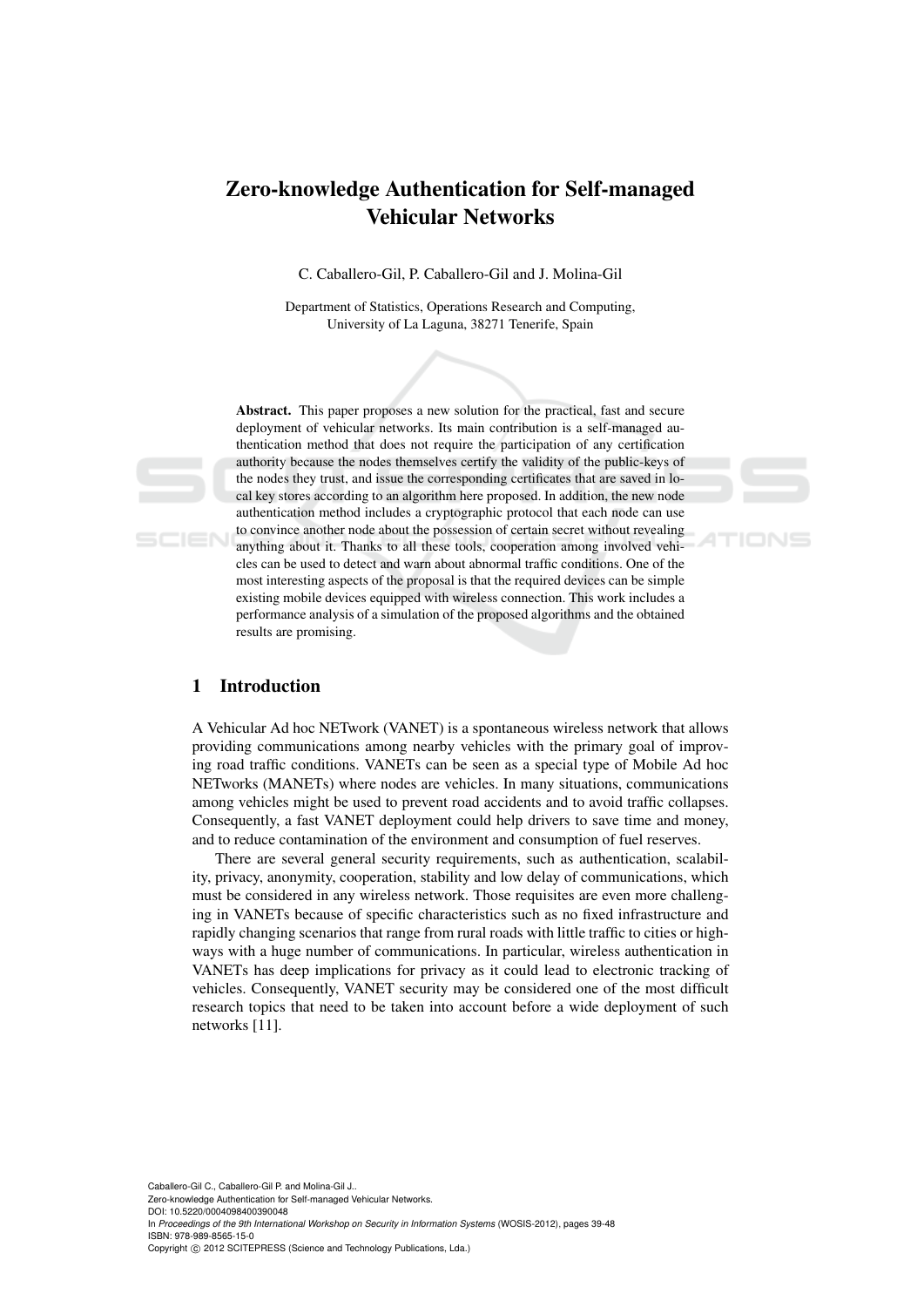The proposal here presented has as starting point the consideration that the introduction of a complete model of VANET including Road Side Units (RSUs) and On Board Units (OBUs) would be extremely expensive both for users, who would have to buy new cars or install specific devices in their vehicles, and for the State, which would have to deploy a huge infrastructure to support VANET services. Therefore, this work proposes a self-managed VANET that does not require any infrastructure, and might be used as a fast and secure introduction to more complex and complete VANETs.

This paper is organized as follows. Related work is reviewed in Section 2. In Section 3, proposals for the generation of public/private key pairs, for node characterization and for beacon management are included. A zero-knowledge authentication protocol is proposed and its simulation is shown in Section 4. In Section 5, a new method to save certificates in key stores is briefly described and its implementation is studied. Finally, the paper is concluded with Section 6.

### **Related Work**

The main goal of this paper is the definition of a simple, scalable and cross-layer design for the immediate deployment of VANETs in order to exploit the potential of existing mobile systems. The proposed scheme involves that users can cooperate through their mobile devices and can start to obtain updated information of their interest about road traffic in order to choose the best updated route to their destinations. Our proposal takes into account that the practical implementation of VANETs will be gradual, without any RSUs or OBUs, and with only a few mobile devices at the beginning. The growth of VANETs will be faster or slower depending on their popularity, acceptance and ease of use. In this paper we focus on the first phase, when the number of cooperating devices on the road will be low. Once VANETs have grown, the model should be checked to avoid unnecessary communications that might degrade the network. This particular issue has been studied and possible solutions based on clusters have been proposed in [1], where specific characteristics of inter-vehicle and vehicle-to-roadside communications were taken into account to define different authentication services.

IONS

With respect to requirement minimization, several papers focus on different aspects and applications of VANETs. [9] proposes a parking notification scheme that does not need any extensive infrastructure, but in that paper RSUs are required in the supported parking spaces. [12] proposes a key management scheme for VANETs, which is used to authenticate messages, identify legitimate vehicles and remove malicious vehicles. However, such a proposal is based on the use of a public-key infrastructure, which involves several difficulties in VANETs.

There are other bibliographic references that propose different types of authentication schemes for self-managed VANETs, following approaches that are entirely different to the one here presented. [3] proposes an authentication scheme that is based on pseudonyms, while [8] describes a scheme that combines authentication, key establishment and blind signature techniques. With respect to public-key certification, [7] presents a method for certificate revocation based on car-to-car epidemic distribution, and [6] proposes another mechanism for revoking security certificates, which needs a certification authority and certificate revocation lists.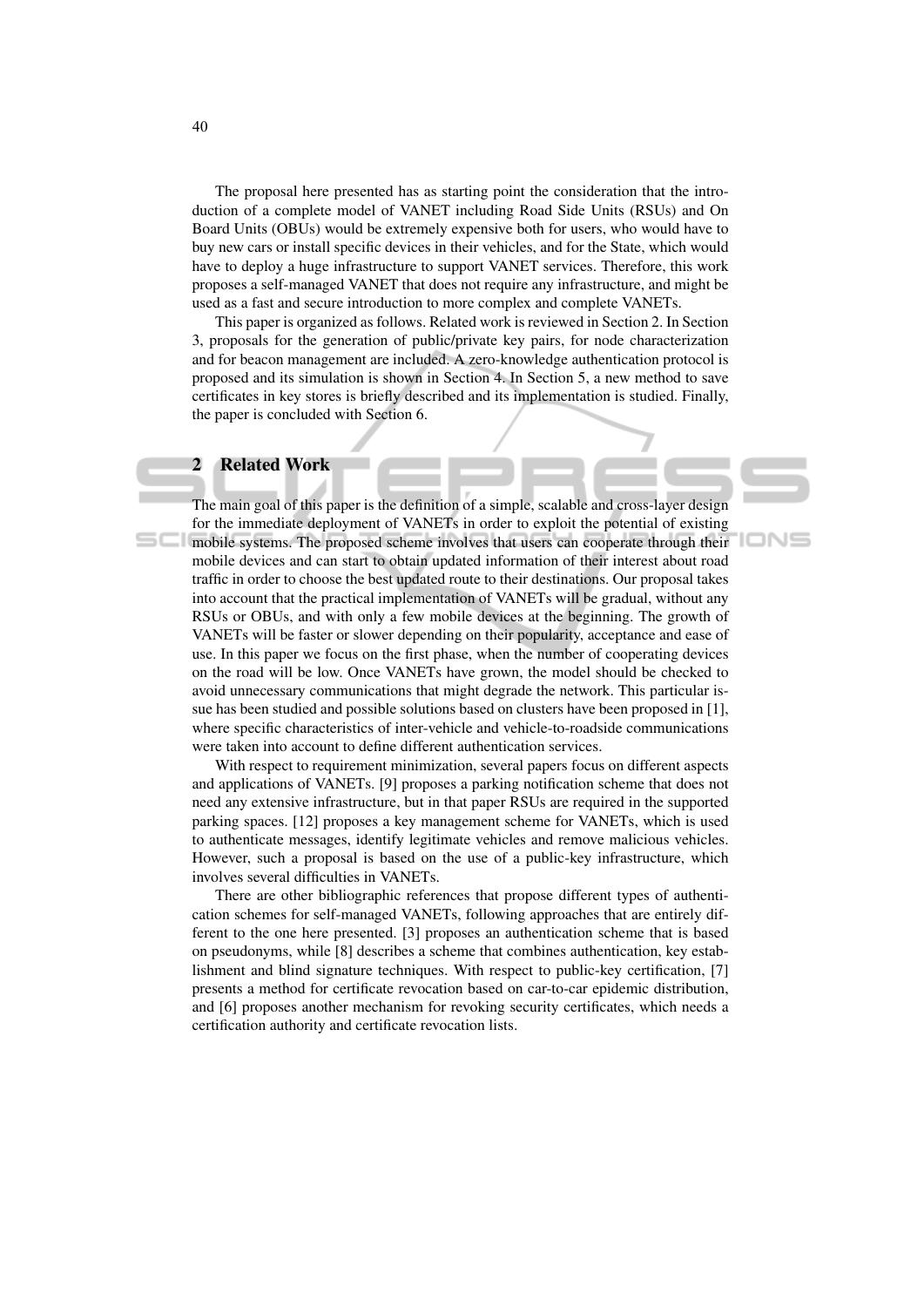Another paper with the same general objective as this work is [5], but it does not address the communication security issue. Unlike the previous work, two papers that analyze privacy issues in VANETs are [10], which is based on asymmetric and symmetric cryptography, and [13], which uses session keys.

Neither of the aforementioned works proposes a self-managed and secure approach to VANETs, which is the main objective of this work. In particular, our proposal focuses on allowing the immediate and secure deployment of VANETs through existing devices.

### 3 Components of the Proposal

The authentication proposal is based on a Zero-Knowledge Proof (ZKP), which is a cryptographic protocol that a prover can use to prove possession of a certain piece of information to a verifier without revealing anything about it. During the authentication procedure, the prover, denoted A, must answer to a number of challenges issued by the verifier, denoted  $B$ . The admission control included in the authentication proposal described below uses the general scheme of ZKP described in [2] based on the graph isomorphism problem, for the particular case of the Hamiltonian Cycle Problem (HCP), which involves the determination of whether a cycle that visits each node exactly once exists in a graph.

In the scheme here used based on certificate graphs  $[4]$ , each node A has a private/public key pair and a key store ( $KeyStore_A$ ) including a list of all node certificates that A trusts. The set of stored public-keys and certificates might be represented as an undirected graph  $G = (V, E)$ , known as certificate graph, in which each vertex represents both a public-key and its owner, and each edge  $(A, B)$  symbolizes two public-key certificates: of node  $A$  signed with the private key of node  $B$  and vice versa. A certificate chain is an undirected path in a certificate graph. The subgraph  $G_A$  of the certificate graph  $G$  contains exactly the current certificates stored by node  $A$  in  $KeyStore_A$ .

The generation of the public/private key pairs, and the characterizations of nodes and management of beacons are explained in the following subsections.

#### 3.1 Public/Private Key Pair Generation

In order to make it easier the implementation of the ZKP for the Hamiltonian cycle in the node authentication process described below, the public-key is computed from the decimal value of the binary representation for the upper triangular submatrix of the symmetric adjacency matrix containing the elements corresponding to a Hamiltonian cycle in a graph (see Figure 1). Such a decimal number corresponding to the binary representation is used in the proposal as the exponent of the public-key in RSA encryption used by the mobile device to encrypt and decrypt messages and to sign public-key certificates.

Figure 2 shows a trace of an election of a public/private key pair by using the HCP for the generation of the public-key. After choosing the prime numbers  $p$  and  $q$ , the public exponent e is generated from a random Hamiltonian cycle, so that it is lower than and coprime with  $(p-1)(q-1)$ . Afterwards, the private exponent d is generated.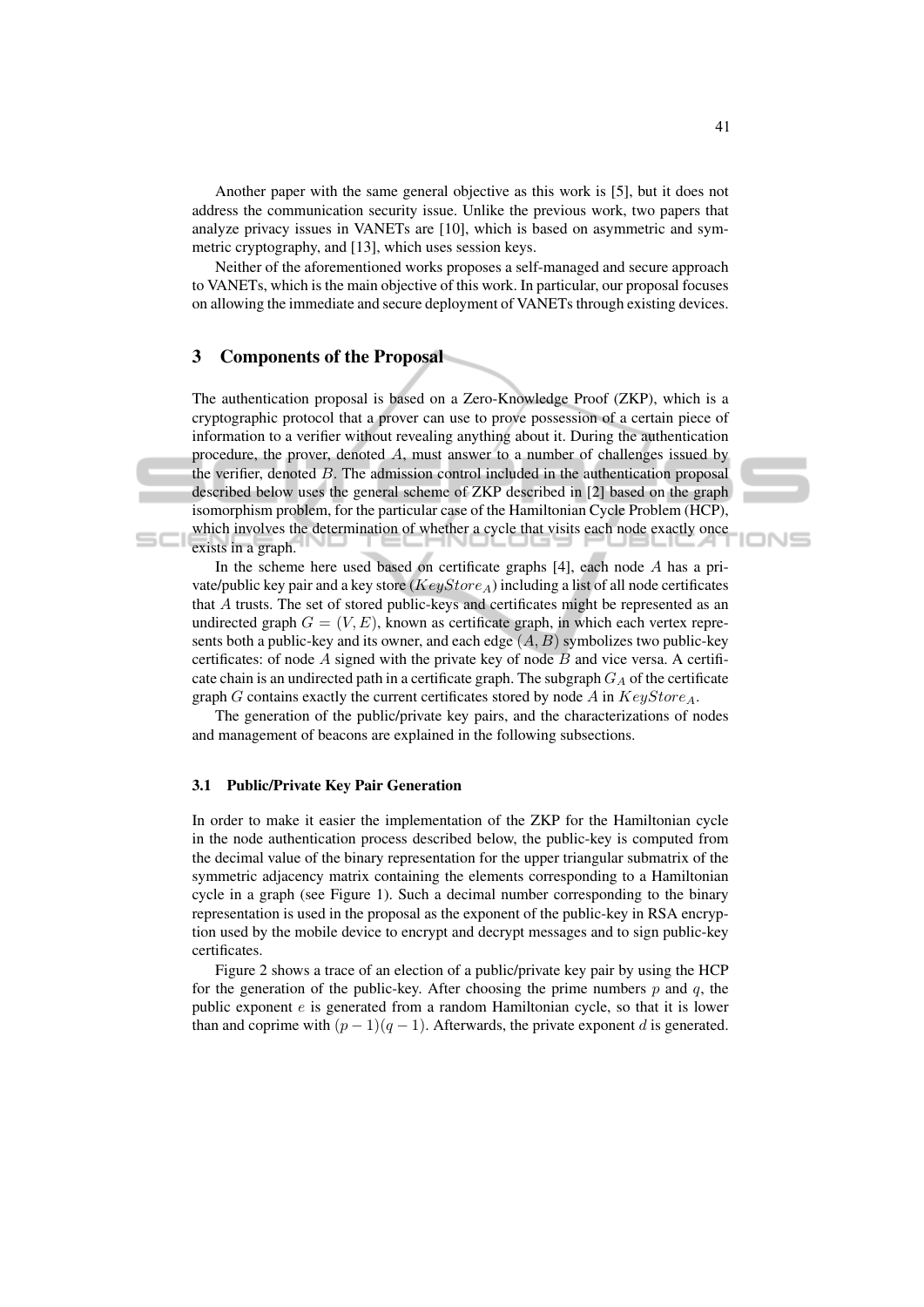

Fig. 2. Implementation of Hamiltonian Cycle Based RSA.

### 3.2 Node Characterization and Beacons

The present proposal assumes that each node in the network is characterized by the following parameters:

 $ID, (KU_{ID}, KR_{ID}), (ID_i, KU_{ID_i}, Cert(KU_{ID_i}))_{ID_i \in KeyStore}$ which include:

– A unique IDentifier (denoted ID), obtained as the output of a one-way function on a single value. For example, if the used device is a mobile phone the value can be its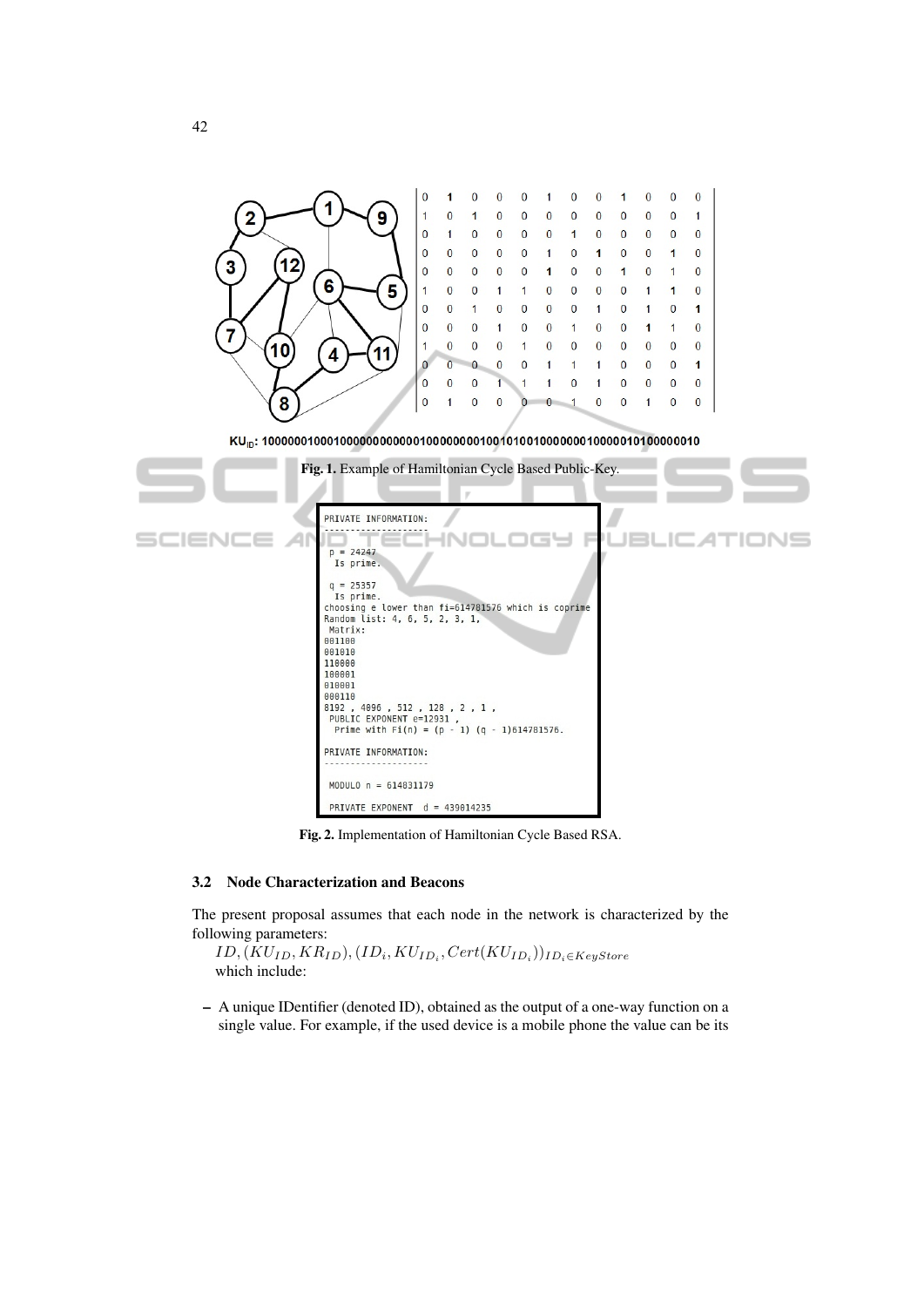number, while in other cases an email address might be used. The one-way function could be any hash function.

- A fixed public/private key pair (denoted (KU,KR)) and called identity keys, which are used in an asymmetric cryptosystem such as RSA.
- A key store containing various IDs and corresponding public-keys and certificates, which the node keeps always updated.

Sending multicast beacons containing variable sender IDs are required both for the active node discovery process and also to avoid vehicle tracking. In the same step where beacons are sent, each node commits to its secret by sending to its neighbours also a witness of its secret. The variable ID of each node that is sent as part of its beacon is the hash of the IDs that are present in its key store at that moment.

In particular, the beacons sent by a node are formed by the following elements:

- Frame-Control (FC), which indicates the type of data being sent.
- Pseudonym (Pseu), which is a temporal ID of the node.
- Timestamp (Time), which allows knowing the specific time when the information was generated.
- Pair formed by public-key and timestamp (KU, Time) encrypted with the privatekey (KR) of the node, which is used by nodes who have already authenticated it when its Pseu changes.

### 4 Authentication

Within this proposal, the device associated to each network node should be able to generate its public/private key pair and also to sign the public-keys of other nodes that are trustable and want to become part of the network. In order to be able to authenticate its public-key, every node must exchange signatures with a number of legitimate network nodes that depends on the width of the VANET. In the birth of the VANET, two signatures are considered enough to prove that the user is reliable and cannot self-sign certificates to compromise the network security, but the number of required signatures must grow with the expansion of the VANET.

When a node  $A$  wants to check the validity of the public-key of another node  $B$ , A must find a certificate chain from it to  $B$  in the certificate graph that results from merging the subgraphs  $G_A$  and  $G_B$  corresponding to  $KeyStore_A$  and  $KeyStore_B$ respectively. In particular, the authentication process of the public-key of a node A by another node  $B$  and vice versa, is based on a chain of correct and not expired certificates between  $A$  and  $B$  in the graph resulting from the union of the two key stores because:

- 1. The first certificate in the chain can be verified directly by  $A$  (respectively  $B$ ) because it was signed by itself.
- 2. Each of the other certificates in the chain can be verified by using the public-key of the previous certificate in the chain.
- 3. The last certificate is  $B$ 's public-key (respectively  $A$ ).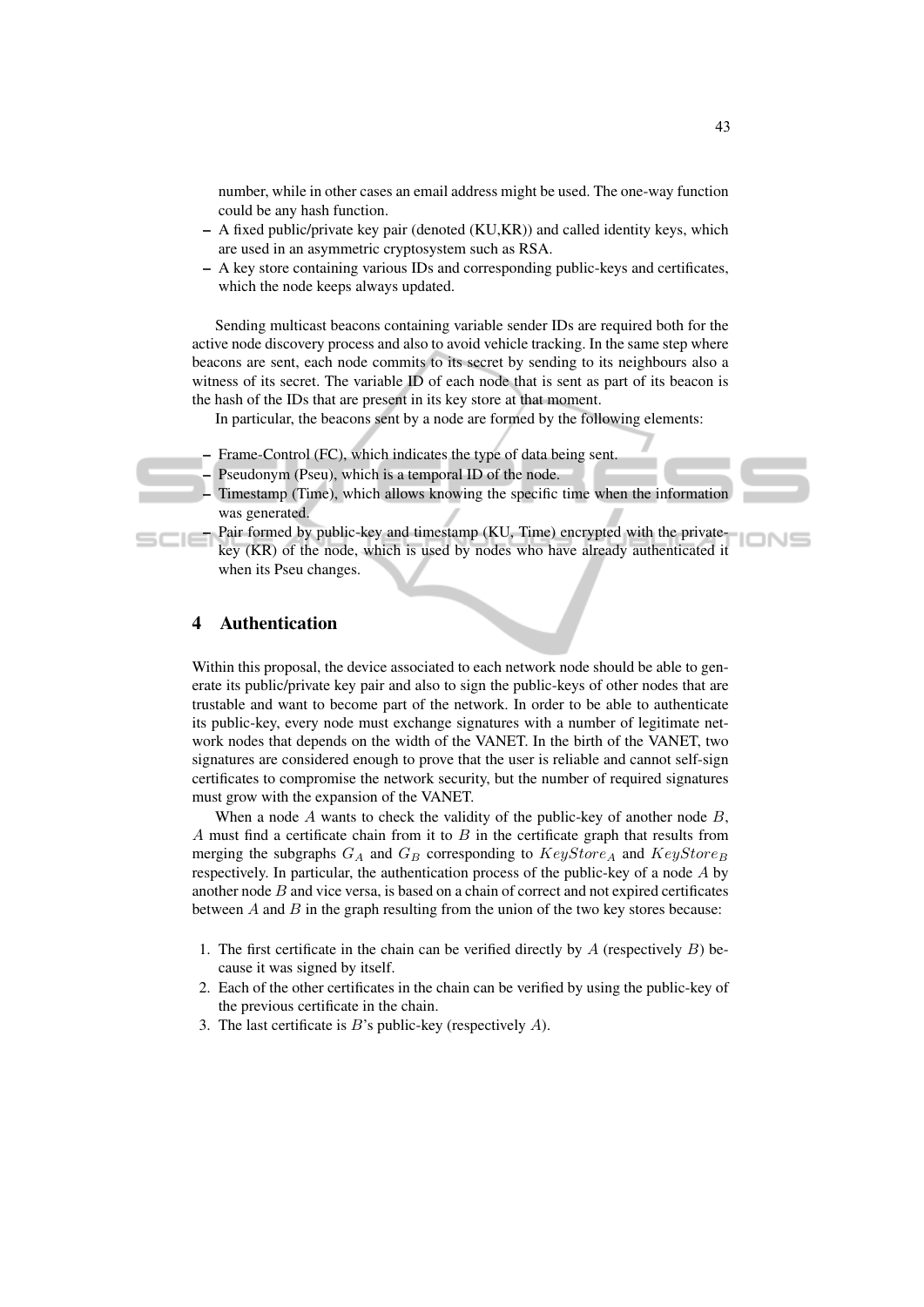

Fig. 3. Self-Managed Authentication Protocol.

Special packets are sent between users to authenticate each other. Among other information, they contain the data FC, source Pseu and destination Pseu. Figure 3 shows schematically the three phases of interaction included in the proposed self-managed protocol for authentication between two nodes A and B.

The phases are fully described below. The first phase is the discovering process, which includes part of the beacons sent by nodes  $A$  and  $B$ , containing the hash of the IDs stored respectively in  $KS_A$  and  $KS_B$ . Within this phase, both nodes find out whether a common public-key x exists in both keystores  $KS_A \cap KS_B$ . In such a case, a graph is generated by each node from such an element. Those graphs  $G_A(x)$  and  $G_B(x)$  are used in the second phase, based on a ZKP, to mutually prove the knowledge of the common key  $x$ . In this way, during the last phase, both nodes are sure that they

ION⊆

### Algorithm 1: Authentication Scheme.

function  $Authentication\_Scheme()()$  (...)

D1.  $A \rightarrow B$ : beacon with  $\{h(ID_i) : ID_i \in KS_A\}$ D2.  $B \to A: \{h(ID_i) : ID_i \in KS_B\}$  and a graph  $G_B(x)$ , if  $\exists x \in KS_A \cap KS_B$ D3.  $A \rightarrow B$ : a graph  $G_A(x)$  if  $\exists x \in KS_A \cap KS_B$ Z1.  $A \rightarrow B$  ( $B \rightarrow A$ ): a graph  $GI_A(x)(GI_B(x))$  isomorphic with  $G_A(x)(G_B(x))$ Z2.  $B \to A (A \to B)$ : a binary random challenge  $b(a)$ Z3.  $A \rightarrow B$   $(B \rightarrow A)$ : if  $b = 0(a = 0)$   $GI_A(x) \approx G_A(x)(GI_B(x) \approx G_B(x))$ Z3. Otherwise a Hamiltonian circuit in  $GI_A(x)(GI_B(x))$ E1.  $A \rightarrow B (B \rightarrow A)$ :  $E_x(KU_A)(E_x(KU_B))$ E2.  $B \to A (A \to B)$ :  $KU_A(K_B)(KU_B(K_A))$ E3.  $A \rightarrow B (B \rightarrow A)$ :  $E_{KB}(KS_A)E_{KA}(KS_B)$ 

can use the shared key  $x$  to exchange their temporal secret keys and key stores.

end function

The above algorithm allows any node to authenticate another node as well as to exchange both secret keys to update both key stores.

Figure 4 shows an implementation of the proposed authentication scheme performed using Microsoft Visual Studio in  $C#$ .

A client-server capable of multiple connections at the same time is implemented in each device. All signals about authentication and beacons are performed with UDP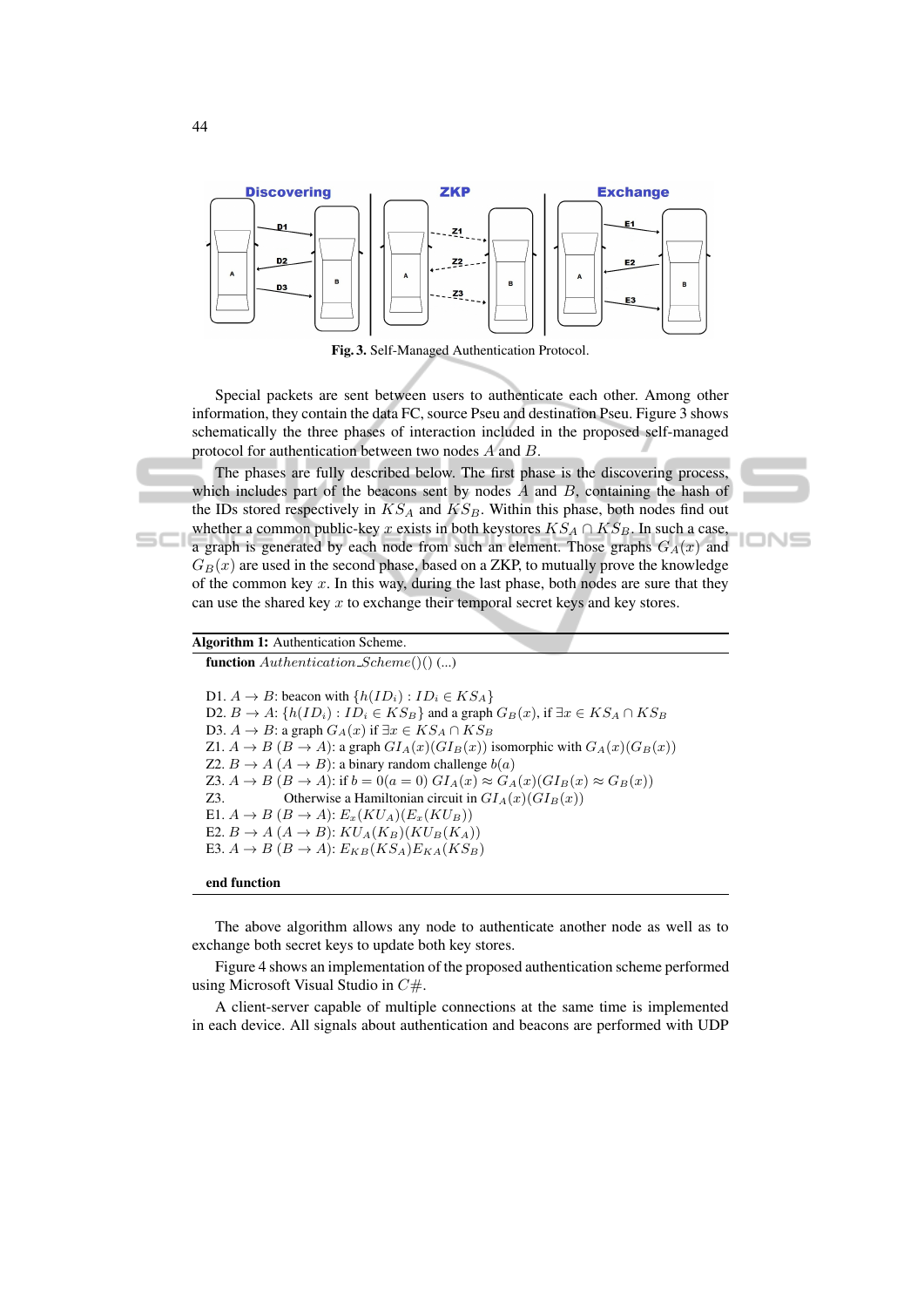

Fig. 4. Implementation of the Authentication Scheme.

packets. Each client broadcasts beacons periodically to all connected devices in the network. Each beacon is formed by the following data:

*"01," + thisIpAddr + "," + PSEU + "," + Ek1(ID1,KUid1,TimeStamp)*

Before starting to use the device, the node needs information to communicate with other devices, and in particular a database with three tables is loaded. These tables keep data for a low number of users whose data (certificates and public key) are generated with the generator:

*certificateStore (idcolumn INT PRIMARY KEY, idA NTEXT, idB NTEXT, certAB BIGINT, certBA BIGINT, date DATETIME);*

*keyStore (idcolumn INT PRIMARY KEY, idA NTEXT, PseuA NTEXT, module BIG-INT, publicKey BIGINT, secretKey BIGINT, degree INT );*

*myStore (idcolumn INT PRIMARY KEY, idA NTEXT, PseuA NTEXT, modulo BIG-INT, publicKey BIGINT, privateKey BIGINT, secretKey BIGINT, degree INT );*

Incoming connections are managed on the server so that when one is received, the server checks the identity of the node who sent the packet. After that, it checks whether the node is already authenticated in the network, and if not, the authentication protocol begins. The procedure the nodes use to send and receive information as indicated in Algorithm corresponding to the Authentication Scheme.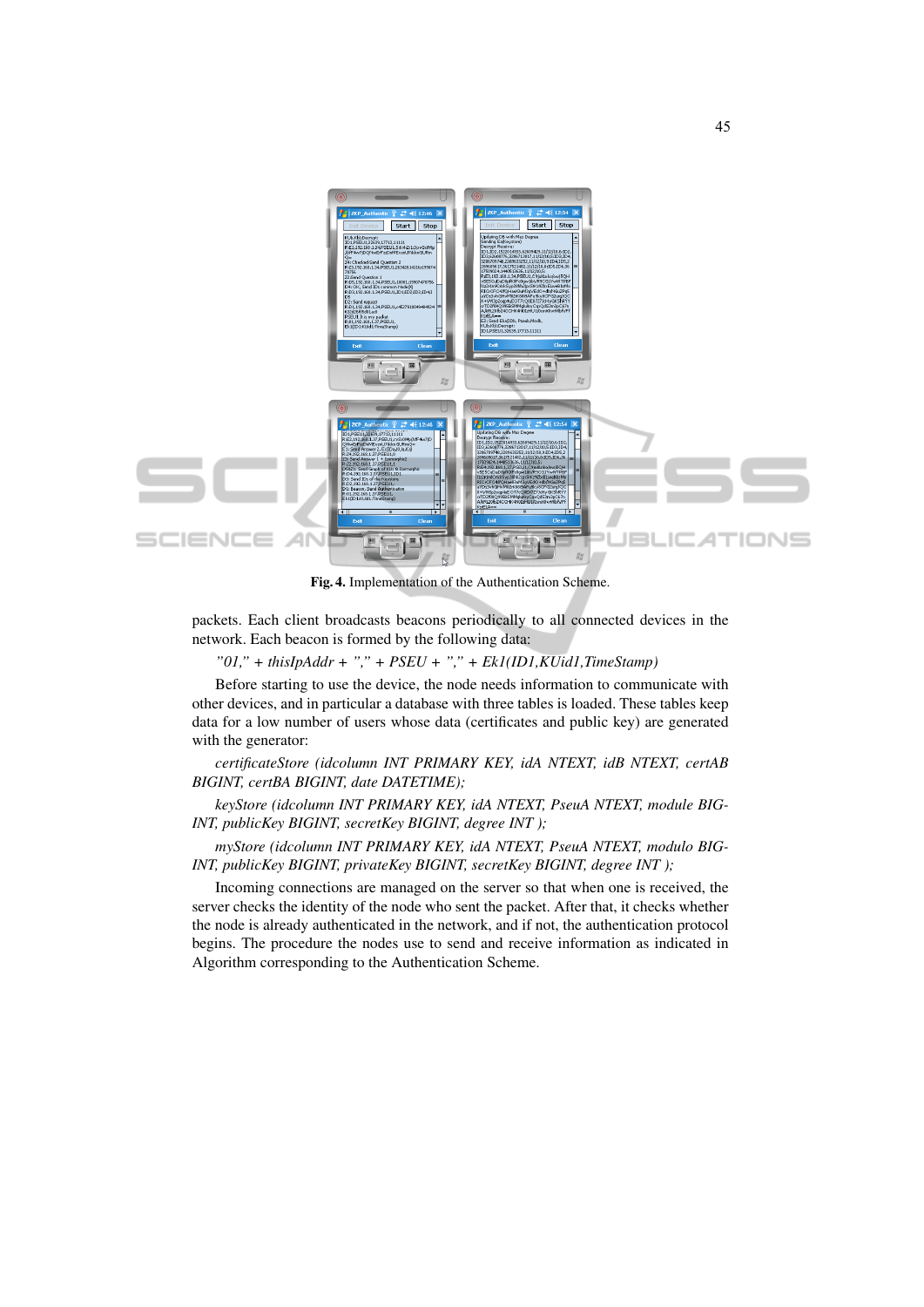### 5 Key Store Update

For the self-managed VANET here proposed, it is required that each node has its own key store to authenticate other nodes. In these networks the number of users might be huge, so we propose a scheme for storage of public-key certificates that exploits the aforementioned principle of six degrees of separation. Thanks to such a property, it is not necessary that each user stores the certificates of all nodes to be able to authenticate them. Instead, only a minimum number of certificates have to be stored by each node so that by merging the key stores of two users who want to authenticate each other, the probability to find at least one certificate chain in the merged graph will be high.

Consequently, the optimal update of the key stores is an important part of the proposal as it allows limiting the number of stored keys to a value here denoted lim. Such a value is generally less than the number of users forming the network, and equal to the minimum number that allows any node to connect to any other node in the network.

In order to maximize the probability that any node is able to authenticate to any other node while limiting the size of the key stores, different algorithms to update the key stores can be used. A possible algorithm is proposed below. To update its key store, each node chooses those public-key certificates corresponding to nodes that have issued or received more valid certificates, what is represented by the degrees of the vertices is the corresponding certificate graph. This choice maximizes the probability of intersection between key stores, what is necessary for the authentication process.

oN⊆

| Algorithm 2: Key Store Update.                                               |
|------------------------------------------------------------------------------|
| 01: function Update_KeyStore( $)$ ()                                         |
| 02: Initialize data structures:                                              |
| 03: Union:= $KS_A \cup KS_B$ :                                               |
| 04: $KS_B = \{B\}$                                                           |
| 05: for each $i \in KS_B$                                                    |
| 06: for each $j \notin KS_B$ : $(i, j) \in Union$                            |
| <b>if</b> ((degree ( <i>i</i> ) = $max(degree(neighbourofiinUnion)))$<br>07: |
| $\&\&(cardinal(KS_B) < lim))$                                                |
| $(i, j) \in (KS_B)$<br>08:                                                   |
| end if<br>09:                                                                |
| end for<br>09:                                                               |
| 09:<br>end for                                                               |
| $09:$ end for                                                                |
| 10: end function                                                             |

An implementation of the proposed key store update scheme has been performed with the Network Simulator tool NS-2. In the performed simulation, an initial wireless network where nodes are randomly located produces the first certificate graph. Each node saves in its local key store the certificates of the nodes at distance 1. Then, the nodes begin to move randomly, and when two nodes are at distance 1, they verify whether they can trust each other and initiate a key store exchange for key store update. New nodes can form part of the network by inserting new certificates in the certificate graph. Also, any node can get out of the certificate graph if its certificate is not renewed.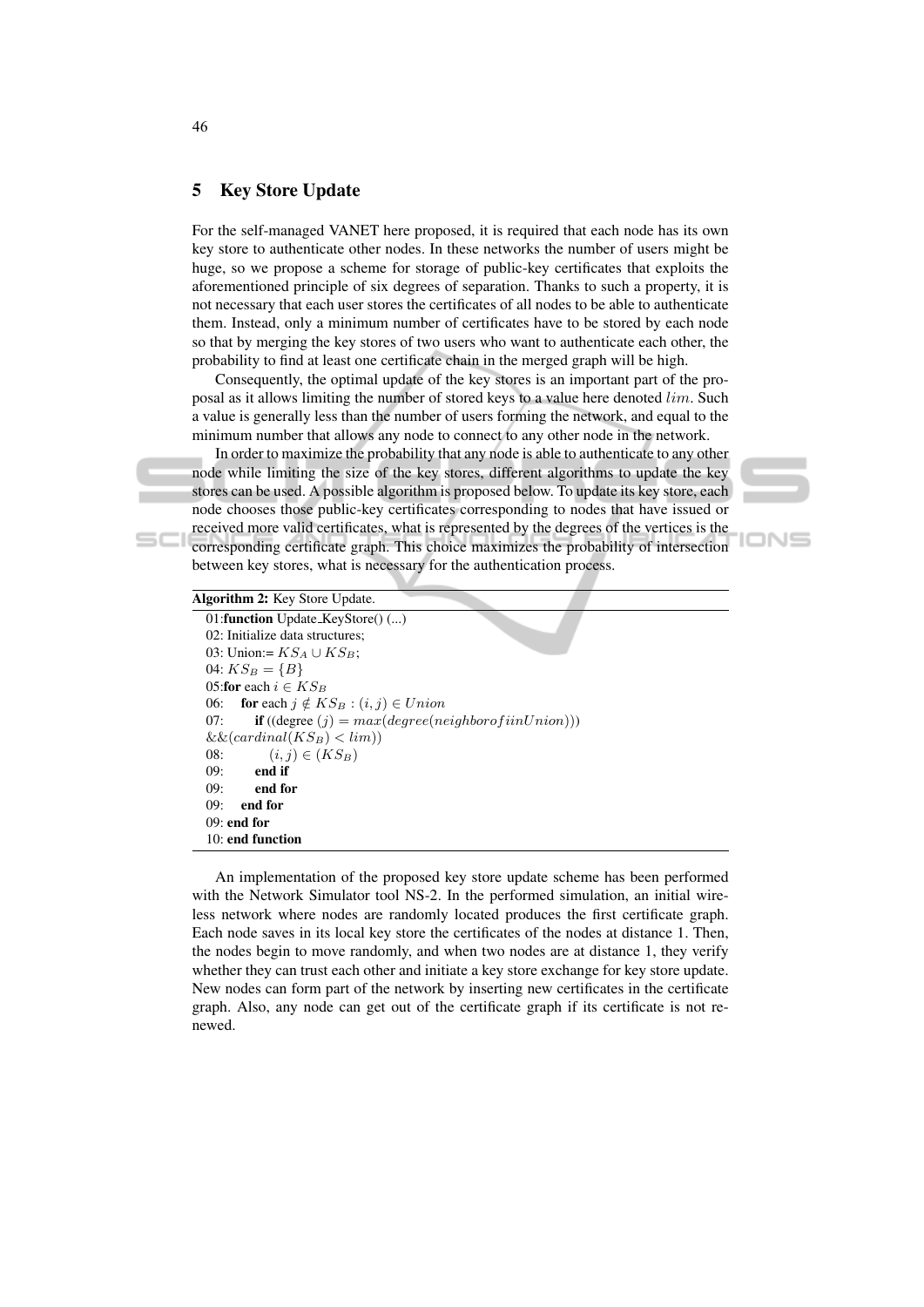After performing 25 simulations for 15, 20, 30 and 60 nodes, the average results of executions with different types of networks show that performance may be considered in general acceptable. According to the simulations we can also conclude that the scheme is affected by the mobility of the nodes because a higher mobility leads to a faster increase and balance of the key stores. Thus, this is a convincing argument for considering vehicular networks, since these are high mobility networks.

|                               |        | $15$ nodes $ 20$ nodes $ 30$ nodes $ 60$ nodes |        |        |
|-------------------------------|--------|------------------------------------------------|--------|--------|
| <b>Total Connections</b>      | 966.9  | 1011,52                                        | 2764.7 | 5309,0 |
| <b>Successful Connections</b> | 909,7  | 985,4                                          | 2749,8 | 5216,5 |
| <b>Failed Connections</b>     | 57,15  | 26,12                                          | 14.92  | 92.5   |
| <b>Added Information</b>      | 102,28 | 56.4                                           | 80,51  | 191.9  |
| <b>Key Store Updates</b>      | 628,7  | 420,2                                          | 690,24 | 1475,9 |

#### 6 Conclusions

This paper proposes a self-managed authentication method for VANETs that does not require deploying any infrastructure on the road or any special equipment on vehicles, what allows a gradual introduction of VANETs without any economic investment. To make it possible, existing devices like smartphones can be used to run the algorithms here proposed. The main contributions of this paper are a self-managed node authentication protocol based on public/private key pairs and certificate graphs, and a vehicle discovering scheme with variable pseudonyms to protect node privacy and prevent vehicle tracking. Another contribution of this paper is an algorithm to update key stores that maximizes the probability of communication between any pair of nodes. Our proposal allows the use of a hybrid scheme that combines secret and public-key cryptography, what can be used both to optimize resources and to enforce node cooperation by avoiding passive behavior of nodes. All the proposed algorithms have been simulated with the Network Simulator NS-2 and implemented with Microsoft Visual Studio in  $C\#$  in mobile phones. The obtained results in both cases show a high level of performance.

#### Acknowledgements

Research supported by the Ministerio de Ciencia e Innovacion and the European FEDER ´ Fund under Project TIN2011-25452 and FPI scholarship BES-2009-016774, and by the ACIISI under FPI scholarship BOC Number 60.

### References

- 1. Caballero-Gil, P., Caballero-Gil, C., Molina-Gil, J., Hernández-Goya, C.: Flexible Authentication in Vehicular Ad Hoc Networks. 15th Asia-Pacific Conf. Communications, pp. 576– 879 (2009)
- 2. Caballero-Gil, P., Hernandez-Goya, C.: Zero-Knowledge Hierarchical Authentication in ´ MANETs. IEICE - Trans. Inf. Syst. E89-D(3), 1288–1289 (2006)

IONS